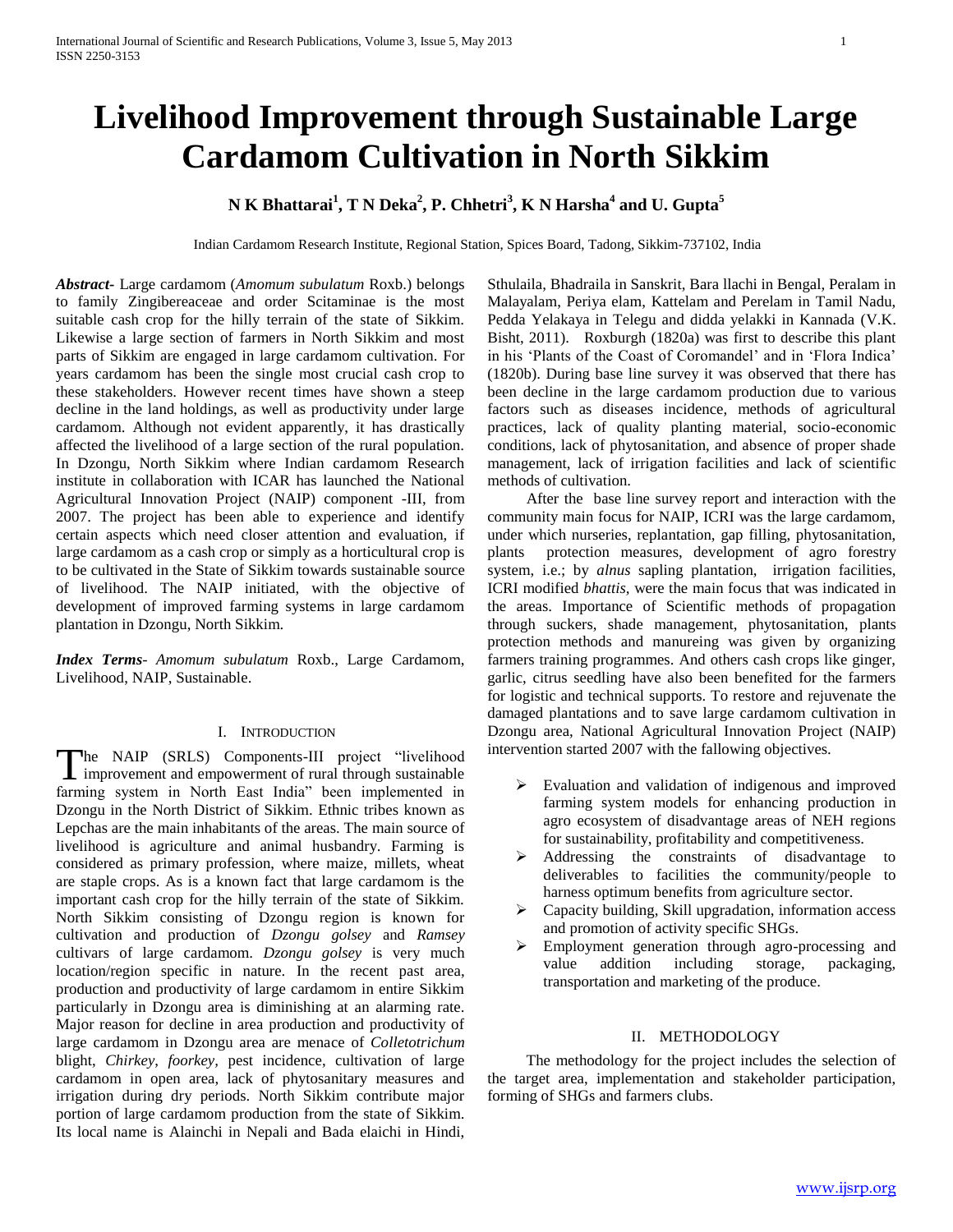| Sl.No | Gram Panchayat Unit | Village |             |
|-------|---------------------|---------|-------------|
| 1.    | Tingbong            | 1.      | Tingbong    |
|       |                     | 2.      | Nung        |
|       |                     | 3.      | Namprick    |
|       |                     | 4.      | Kussong     |
|       |                     | 5.      | Payal       |
|       |                     | 6.      | Lingkoo     |
| 2.    | Passingdang         | 1.      | Mentam      |
|       |                     | 2.      | Passingdang |
|       |                     | 3.      | Panang      |
|       |                     | 4.      | Laven       |
|       |                     | 5.      | Rukloo      |
|       |                     | 6.      | Kayam       |
|       |                     | 7.      | Lingthem    |
|       |                     | 8.      | Sangkalang  |

**Table 1.Name of the Villages within the Project Clusters:**

 The baseline survey was done during 2008 at the project site. Data was collected from111 households within two GPU viz., Passingdang and Tingvong (Table 1). Under Passingdang GPU 42 household with population of 293 individuals (137 male and 156 female) and Tingvong GPU with 70 household which has population of 514 individuals (268 male and 246 are female) was surveyed. Total house hold under NAIP Project Clusters within two GPU is 155 numbers with the total population of 807 where male population is 405 and female population is 402 with total area covered of 293.32 ha and the whole population is schedule tribe.

 To manage the menace of large cardamom diseases at Dzongu area integrated approach of crop husbandry was adopted. The work plan consisting of establishment of large cardamom sucker nursery, replanting/gap filling in the plantation fallowed by strict phyto-sanitary measures, managed the problem of the intervention site. Through NAIP intervention and linkage with Spices Board Development division, zonal office Mangan, sucker nurseries were established .Establishment of nurseries was able to address one of the most critical issues that farmers were facing. The farmers generated enough quantity of quality planting material required for planting season. Thirty ICRI improved *bhattis* having capacity of curing 400 kg fresh capsule was constructed as per the design of ICRI, Spices Board, Tadong.

 Silpaulin lined water storage tank were tank constructed for the irrigation of large cardamom during the dry seasons. To safe guard the farmer's livelihood security, additional crop component (Citrus, ginger, garlic, radish, pea and raisag) was taken as intervention near silpaulin lined water storage tank site. Productivity rate of 1:6 and 1:8 was observed in ginger and garlic respectively with generation of additional income.

#### III. RESULT AND DISCUSSION

 From two GPU's 100 certified nurseries were established with approximate production of 2, 50,160 suckers. Linkage programme was established with Spices Board (Dev.) Zonal office Mangan North Sikkim. From this intervention assurance of supply of quality planting material was materialized with achievement in expansion of area under new planting and replantation to the tune of 65.22 ha. However an increase in trend of productivity of capsule (14.26 kg/ha) was recorded from the rejuvenation area. More over by selling excess suckers by the beneficiary farmers had earned additional income. Totally 160 ha of large cardamom plantation was brought under phytosanitation work with due application of bioagents viz., *Pseudomonas fluorescens & Bacillus subtilis* to 24.5 ha. 47% of crop loss was minimized due to adoption of this plant protection strategy. In traditional *bhatti* capsules were directly heated to remove excess moisture. Due to this direct heating natural aroma and colour is lost during the process of curing. On the other side in ICRI improved *bhattis* cardamom capsule can be cured through indirect heating. As a result natural colour, aroma and flavor is retained in the capsule. ICRI improved *bhattis* were also used to cure other agriculture products. Thirty ICRI improved *bhattis* having capacity of curing 400 kg fresh capsule was constructed as per the design of ICRI, Spices Board, Tadong. Since the end produce had retained its quality criteria capsules fetched 50-100 Rs/kg more price than capsules cured in traditional *bhatti.*  Silpauline water harvesting tanks lined with silpauline sheet and one concert tank having storage capacity of 15000 liters was constructed at the intervention site. Apart from it water source modification by installing of PVC drum of 200 liter capacity. Moreover 11 drip irrigation systems were also installed for ensuring irrigation supply to cardamom sucker nursery (Table 2). Assistance through this type of physical supplementation of inputs certainly helps in improving farm productivity and farmers livelihood status. With adoption of scientific method of large cardamom cultivation in holistic approach even with increase in cost of production the farmers realized higher net income and BC ratio for their premium product. Productivity level was increased to the tone of 58% and with realization of Rs. 98196 as net income with BC ratio of 7.0 (Table. 3) (Deka et al, 2012).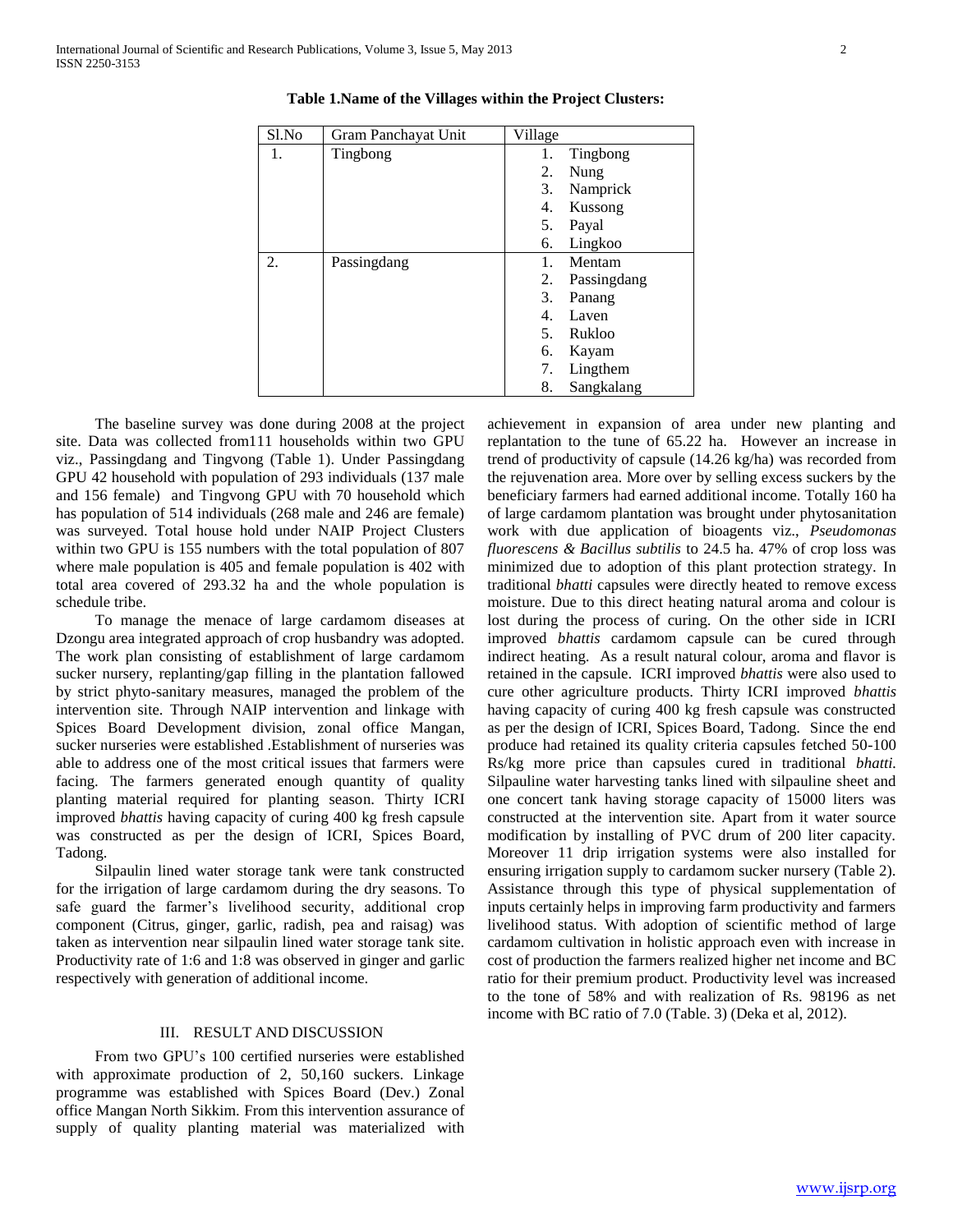| Sl. No. | Interventions                 | Area covered     |
|---------|-------------------------------|------------------|
|         | Large cardamom nursery        | 10 ha            |
| 2       | Replantation and rejuvenation | 65.22 ha         |
| 3       | Phytosanitation               | 160 ha           |
|         | Plant protection              | 10 <sub>ha</sub> |
| 6       | Irrigation                    | 30 ha            |
|         | ICRI improved bhatti          | $30$ nos.        |

# **Table 2. Area covered under different intervention**

# **Table 3.Economics of large cardamom at NAIP intervention site**

| Sl.<br>No. | Year | Productivity<br>(kg/ha) | Price<br>(Rs/kg) | Cost of production Gross income Net Income BC Ratio<br>(Rs/ha) | (Rs/ha) | (Rs/ha) |     |
|------------|------|-------------------------|------------------|----------------------------------------------------------------|---------|---------|-----|
|            | 2007 | 102                     | 120              | 4500                                                           | 12240   | 7740    | 2.7 |
| 2          | 2008 | 116                     | 125              | 7000                                                           | 14500   | 7500    | 2.1 |
| 3          | 2009 | 124                     | 125              | 7000                                                           | 15500   | 8500    | 2.2 |
| 4          | 2010 | 150                     | 234              | 12000                                                          | 35100   | 23100   | 2.9 |
|            | 2011 | 162                     | 708              | 16500                                                          | 114696  | 98196   | 7.0 |